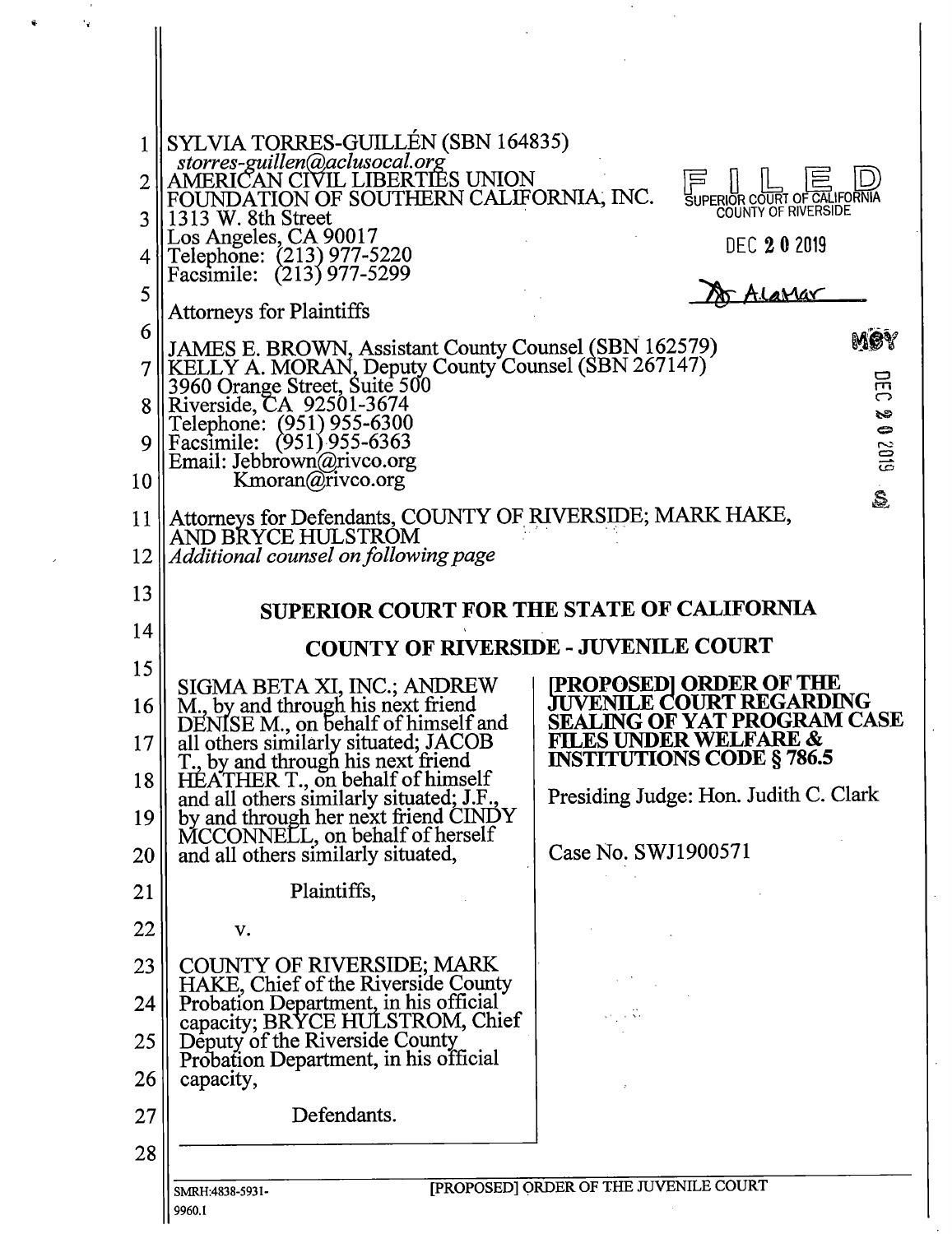| 1           | LINNEA L. NELSON (SBN 278960)                                                      | MOE KESHAVARZI (SBN 223759)                                             |  |
|-------------|------------------------------------------------------------------------------------|-------------------------------------------------------------------------|--|
| $\mathbf 2$ | Inelson@aclunc.org<br>AMERICAN CIVIL LIBERTIES                                     | mkeshavarzi@sheppardmullin.com<br>ANDREA N. FEATHERS (SBN 287188)       |  |
| 3           | UNION FOUNDATION OF<br>NORTHERN CALIFORNIA, INC.                                   | afeathers@sheppardmullin.com<br>SHEPPARD, MULLIN, RICHTER &             |  |
| 4           | 39 Drumm St.                                                                       | <b>HAMPTON LLP</b>                                                      |  |
| 5           | San Francisco, CA 94111<br>Telephone: (415) 621-2493                               | A Limited Liability Partnership<br>Including Professional Corporations  |  |
|             |                                                                                    | 333 South Hope Street, 43rd Floor<br>Los Angeles, California 90071-1422 |  |
| 6<br>7      | DAVID LOY (SBN 229235)<br>davidloy@aclusandiego.org<br>MELISSA DELEON (SBN 272792) | Telephone: (213) 620-1780<br>$(213)$ 620-1398<br>Facsimile:             |  |
|             | mdeleon@aclusandiego.org                                                           | MICHAEL HARRIS (SBN 118234)                                             |  |
| 8           | <b>AMERICAN CIVIL LIBERTIES</b><br>UNION FOUNDATION OF SAN                         | mharris@youthlaw.org<br>NATIONAL CENTERFOR                              |  |
| 9           | DIEGO AND IMPERIAL COUNTIES<br>P.O. Box 87131                                      | YOUTH LAW<br>405 14th Street, 15th Floor                                |  |
| 10          | San Diego, CA 92138-7131<br>Telephone: (619) 398-4489                              | Oakland, CA 94612<br>Telephone: (510) 835-8098                          |  |
| 11          | Facsimile: (619) 232-0036                                                          | $(410)$ 835-8099<br>Facsimile:                                          |  |
| 12          |                                                                                    | VICTOR LEUNG (SBN 268590)<br>vleung@aclusocal.org                       |  |
| 13          |                                                                                    | AMERICAN CIVIL LIBERTIES UNION<br><b>FOUNDATION OF SOUTHERN</b>         |  |
| 14          |                                                                                    | CALIFORNIA, INC.<br>1313 W. 8th Street                                  |  |
| 15          |                                                                                    | Los Angeles, CA 90017<br>Telephone: (213) 977-5219                      |  |
| 16          |                                                                                    | Facsimile: (213) 977-5299                                               |  |
| 17          |                                                                                    | <b>Attorneys for Plaintiffs</b>                                         |  |
| 18          |                                                                                    |                                                                         |  |
| 19          |                                                                                    |                                                                         |  |
| 20          |                                                                                    |                                                                         |  |
| 21          |                                                                                    |                                                                         |  |
| 22          |                                                                                    |                                                                         |  |
| 23          |                                                                                    |                                                                         |  |
| 24          |                                                                                    |                                                                         |  |
| 25          |                                                                                    |                                                                         |  |
| 26          |                                                                                    |                                                                         |  |
| 27          |                                                                                    |                                                                         |  |
| 28          |                                                                                    |                                                                         |  |
|             |                                                                                    | -2-                                                                     |  |
|             | [PROPOSED] ORDER OF THE JUVENILE COURT<br>SMRH:4838-5931-9960.1                    |                                                                         |  |

 $\sim 10$ 

 $\mathbf{v}^{\prime}$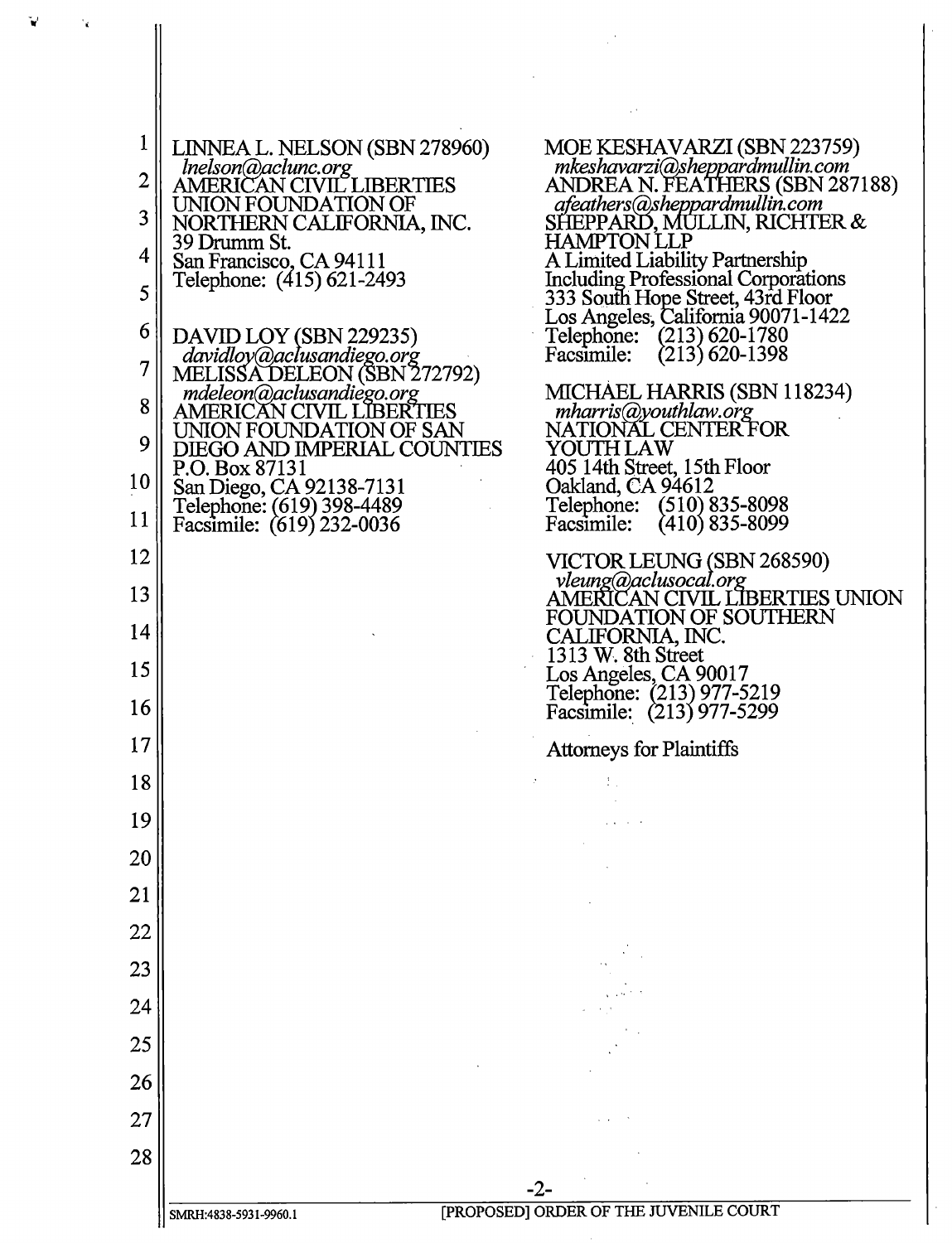## 1 TO ALL PARTIES AND TO THEIR ATTORNEYS OF RECORD HEREIN:

2 Hearings on the Joint Stipulation and Petition filed by Plaintiffs Sigma Beta Xi, <sup>3</sup> Inc., Jacob T., J.F., and Andrew M., and Defendants County of Riverside ( the 4 " County"), Mark Hake, and Bryce Hulstrom (together, the "Parties") took place 5 || before the Honorable Judith C. Clark, Superior Court Judge of Riverside County  $-$ 6 || Southwest Juvenile Court on October 21, 2019, November 6, 2019 and December 6, 7 2019. After considering the papers filed by the Parties, oral arguments, and the Order 8 Granting Plaintiffs' Motion for Preliminary Approval of Class Action Settlement <sup>9</sup> issued by the Honorable Jesus G. Bernal, United States District Judge of the Central 10 || District of California, in Sigma Beta Xi, Inc, v. County of Riverside, Case No. 5:18-11  $\vert$  cv-01399-JGB-JEM (the "Federal Action"), on August 26, 2019,

## 12 IT IS HEREBY ORDERED, ADJUDGED, AND DECREED that:

13 For the 23,717 youth the Riverside County Probation Department has deemed 14 to have "successfully completed" the Youth Accountability Team ("YAT") Program, 15 pursuant to Welfare & Institutions Code § 786.5, the Riverside County Probation <sup>16</sup> Department shall seal the YAT Program case file records in its custody relating to all  $17$  || of the 23,717 youth referred to, and/ or who participated in, the YAT Program.

18 The Riverside County Probation Department shall also notify all public or <sup>19</sup> private agencies involved in operating the YAT Program to seal the YAT Program 20 case file records in the custody of those agencies relating to all of the  $23,717$  youth's 21 referral and participation in the YAT Program in accordance with Welfare  $\&$  $22$  Institutions Code § 786.5. These agencies shall promptly seal all such records in  $23$  | accordance thereto.

24 Pursuant to Welfare & Institutions Code § 786.5, upon such sealing of any  $25$  records of these 23,717 youth, the arrest or offense giving rise to the youth's 26 participation in the program shall be deemed not to have occurred and the youth may

3-

27